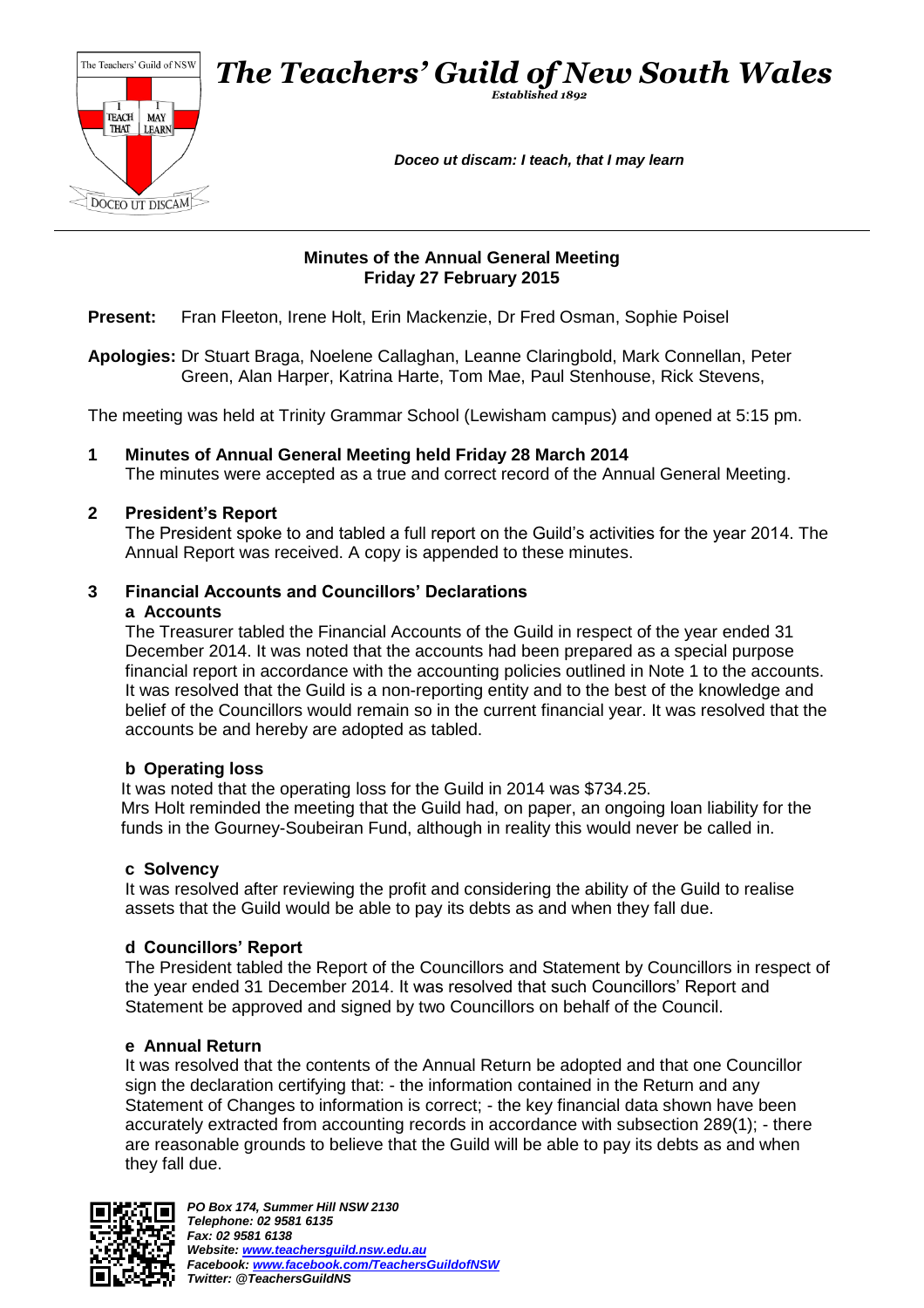

# **4 Appointment of Accountant and Auditor for 2015**

It was resolved to re-appoint Mr Leon Alekna of The Income Tax People Burwood as the Guild's accountant for 2015.

The meeting noted that an independent audit was no longer required by Law. However it was resolved that the Treasurer instruct Mr Alekna to arrange an independent audit for the 2014 accounts.

## **5 Election of Office-bearers for 2015**

An election was held and the following people were elected to the Council:

| President             | Mrs Frances Fleeton (Education consultant)     |  |
|-----------------------|------------------------------------------------|--|
| <b>Vice President</b> | Dr Frederick Osman (Trinity Grammar School)    |  |
| Secretary             | Mr Alan Harper                                 |  |
| Treasurer             | position not filled                            |  |
| Councillors           | Mrs Noelene Callaghan (Rooty Hill High School) |  |
|                       | Mrs Leanne Claringbold (Kambala)               |  |
|                       | Mr Mark Connellan (Boston University)          |  |
|                       | Mr Peter Green (Trinity Grammar School)        |  |
|                       | Ms Erin Mackenzie                              |  |
|                       | Mr Tom Mae (Trinity Grammar School)            |  |
|                       | Ms Sophie Poisel (Queenwood School)            |  |

In view of no one being willing to take on the role of Treasurer, it was resolved to ask the Secretary, Mr Harper, to take on the dual role of Secretary-Treasurer for the time being.

The Secretary was requested to complete the ASIC document required to reflect the change in the officers of the company, *viz.* the election of Mr Mae and Ms Poisel, and the resignation of Mrs Holt.

## **6 Vote of Thanks to Mrs Holt**

The meeting resolved to thank Mrs Holt sincerely for her years of service as Treasurer of the Guild.

## **7 Council Committee Convenors for 2015**

The meeting appointed the following convenors for its committees in 2015 Awards Committee: Noelene Callaghan Events Committee: Erin Mackenzie and Dr Fred Osman *Proceedings* Website and Marketing Committee: Noelene Callaghan

There being no further business, the meeting closed at 6:08pm.

Accepted as a true and correct record at the 2016 Annual General Meeting President or Chair of meeting

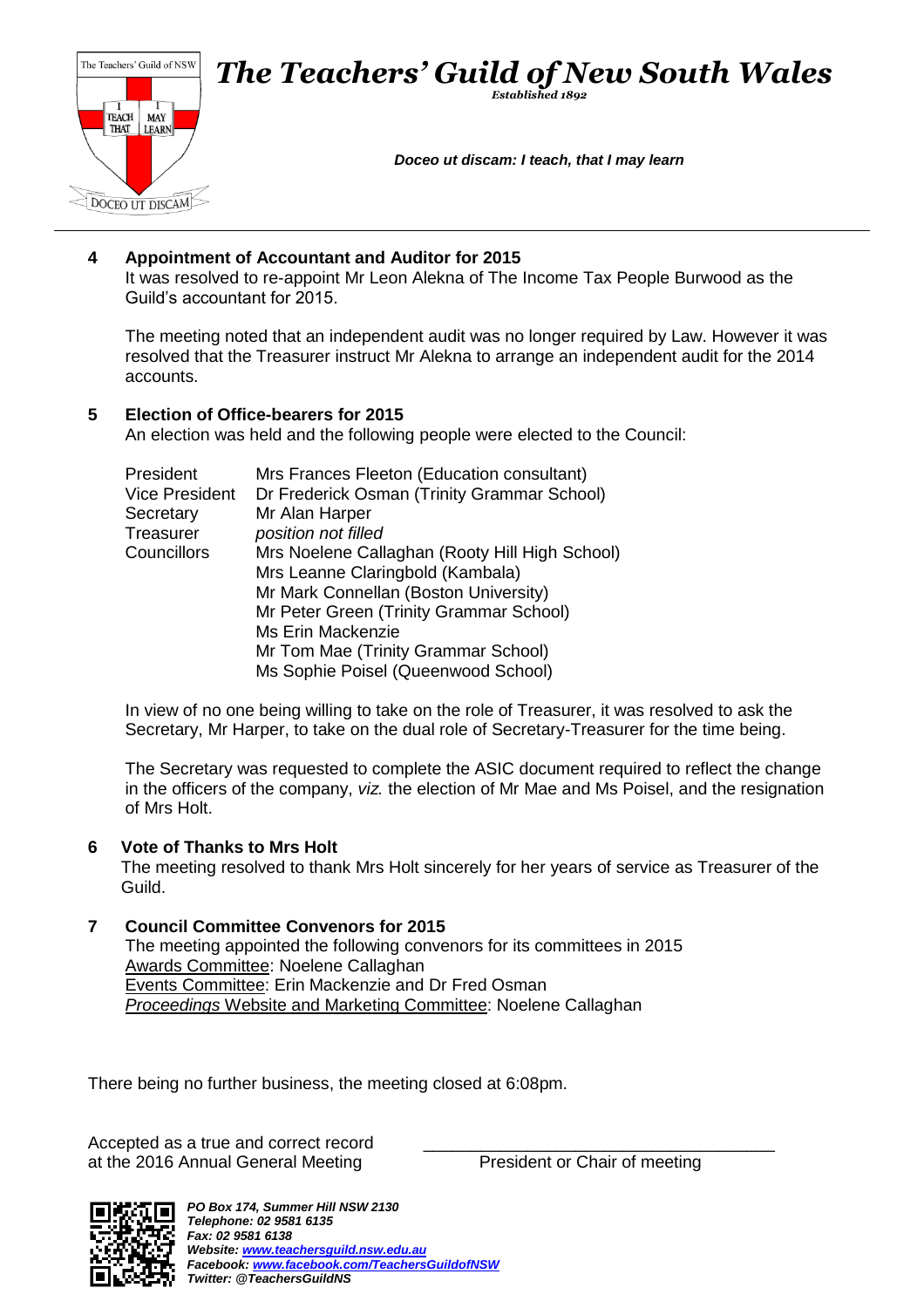

\_\_\_\_\_\_\_\_\_\_\_\_\_\_\_\_\_\_\_\_\_\_\_\_\_\_\_\_\_\_\_\_\_\_\_\_\_ Date

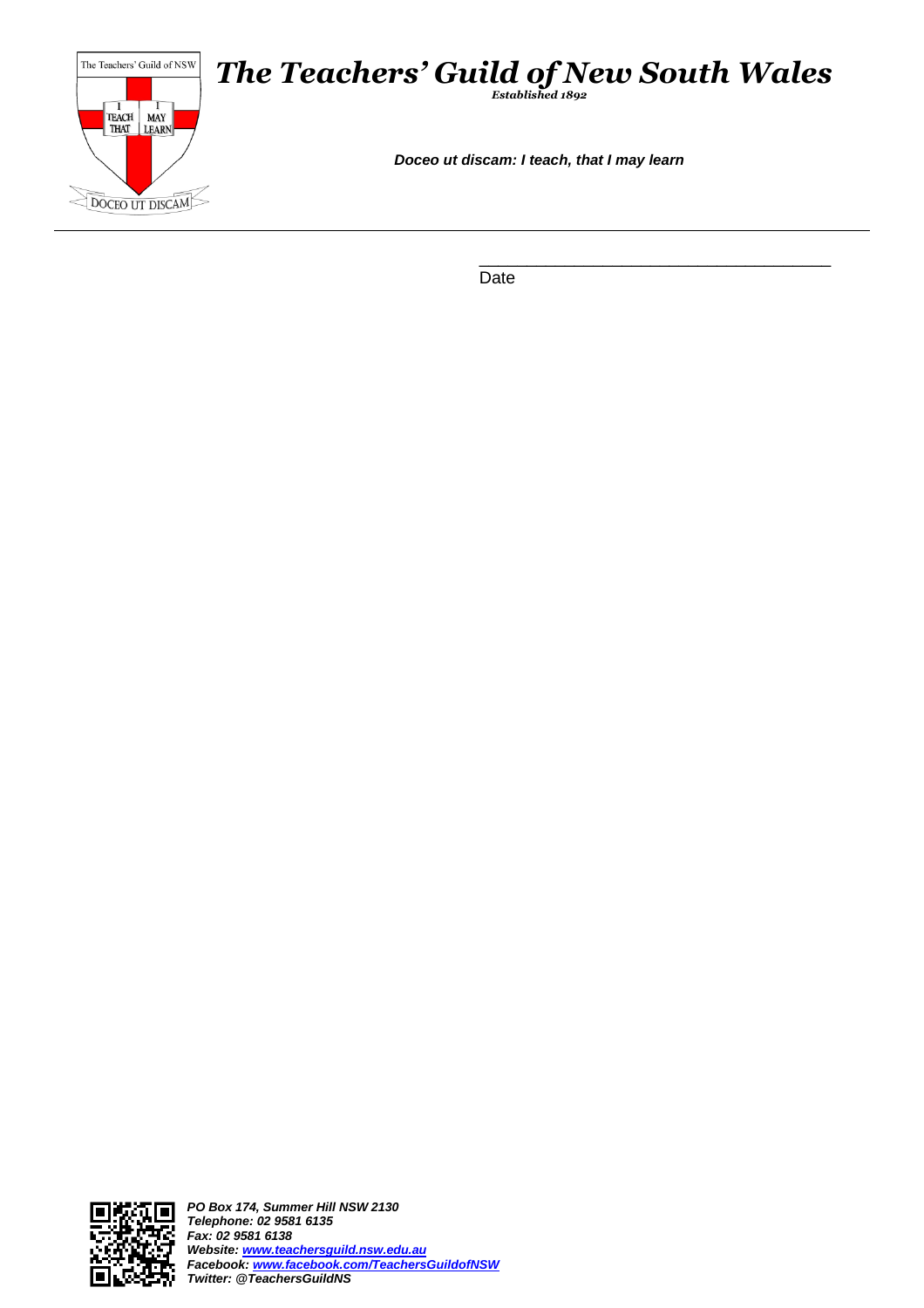



*Established 1892*

*Doceo ut discam: I teach, that I may learn*

# **ANNUAL REPORT FOR 2014**

# **PERSONAL STATEMENT**

It is my pleasure to present my report as President of the Teachers' Guild of New South Wales. 2014 was a successful year, due largely to the continued support from our strong and capable Council, including an outstanding Secretary, Mr Alan Harper and Vice President, Dr Frederick Osman, without whom I could not have performed my role.

I am willing to be elected again to be an office bearer in the new year and I hope that I can continue to count on the support of the members of the Council during the coming year to support the newly elected Office Bearers. It is imperative that as a Council we are encouraged to strategically plan for succession in the roles of leadership of the Guild in 2015.

## **ANNUAL REPORT**

In 2014, the Teachers' Guild proudly celebrated its  $122<sup>nd</sup>$  year and continued to make a significant contribution to the professional development of teachers within the Independent sector.

# **COUNCIL**

The Guild is led by its Council. In 2014, the Council comprised

| 1.               | Mrs Leanne Claringbold | Kambala                       |                  |
|------------------|------------------------|-------------------------------|------------------|
| 2.               | Mrs Noelene Callaghan  | Rooty Hill High School        |                  |
| 3.               | Mr Mark Connellan      | <b>Boston University</b>      |                  |
| $\overline{4}$ . | Mrs Frances Fleeton    | <b>Educational Consultant</b> | (President)      |
| 5.               | Mr Peter Green         | <b>Trinity Grammar School</b> |                  |
| 6.               | Mr Alan Harper         | <b>Trinity Grammar School</b> | (Secretary)      |
| 7.               | Mrs Irene Holt         |                               | (Treasurer)      |
| 8.               | Dr William Kneprath    |                               |                  |
| 9.               | Ms Erin Mackenzie      |                               |                  |
| 10.              | Dr Frederick Osman     | <b>Trinity Grammar School</b> | (Vice-President) |
|                  |                        |                               |                  |

At the AGM, the Guild accepted the resignations from Council of Messrs Damien Jamieson, Kenson Low, James Martin and Colin May who had served on Council for various periods of time but unfortunately had found other commitments took their time away from duty to the Guild Council. In December, we accepted the resignation of Dr William Kneprath due to ill health.

# **FINANCIAL ACCOUNTS**

Our Treasurer, Mrs Irene Holt has undertaken the management of the Guild's accounts with dedication and a distinctive eye for detail. The accounts have continued to show assets that we can draw upon to enable the Guild to deliver our various programs. With the liquidation of our previous Accountant's operations, we sought a new Accountant. Our new Accountant has managed the accounts well this past year and provided guidance for the Guild in selecting suitable Insurance for Public Liability and Directors' Insurance.

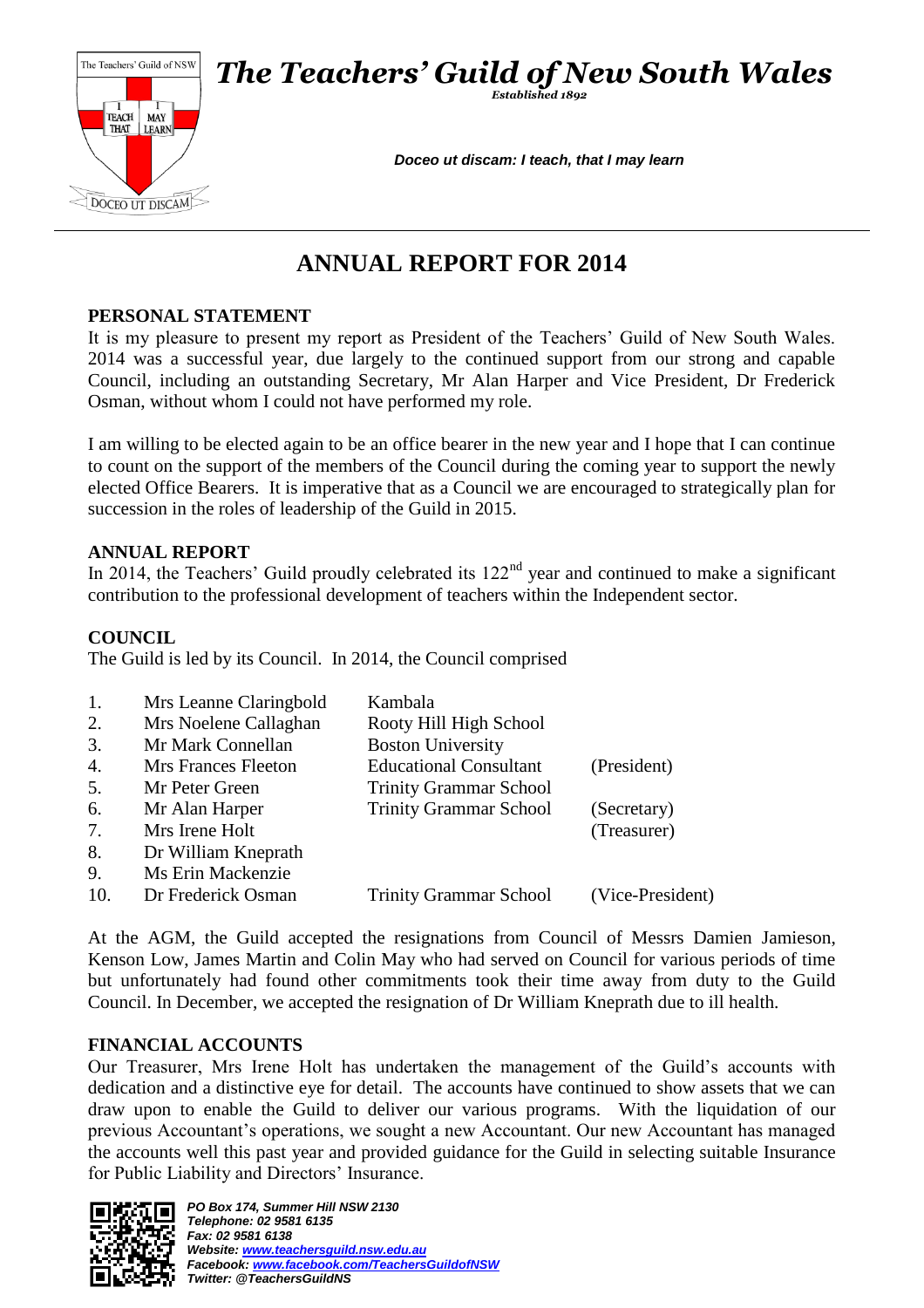

# **MEMBERSHIP**

Our membership has continued to remain quite static and despite the Council resolving to explore ways to expand our membership base by offering both Corporate and Student membership levels in addition to regular membership, it would appear that these changes have had very little impact on the overall membership. Following on from previous years, our Secretary wrote to each of last year's Award winners inviting them to join Council, with no positive response. We value the continued support of our members and their ability to inform others about the Guild's offerings each year, yet this has not translated into any significant increases in our membership.

The membership fee for all levels of membership remains the same for 2015.

For our functions, early bird registrations and group registration have continued to be offered as incentives, as well as Discount Vouchers for future events, being given as door prizes, in an effort to improve participation rates. The Guild continued to communicate more by email to our members to reduce costs and facilitate more effective communication, especially with our younger members. This proved effective and beneficial in bringing the Guild's offerings to more individuals in the educational community.

# **PROGRAMME FOR THE YEAR**

The challenge each year for the Council is to plan a varied programme that provides professionals in Independent schools with a choice of events that reflect current educational issues. Each year the Guild evaluates what changes should be made to our current programmes to further meet the needs of our audience.

In 2014, we planned to offer two professional development seminars during the year. The first of our **Evening Seminars** was held at Trinity Grammar School on Wednesday 26 March and focussed on *The Era of the Australian Curriculum*. We were fortunate to be able to present Margaret Bigelow – Senior Project Officer (ACARA) and Dr Ann Cleary, Assistant Principal (Curriculum), Merici College, ACT who provided expert analysis of the current educational climate in NSW and real examples of how one school has implemented the Australian Curriculum in the ACT. We were disappointed with the lower than expected attendance of only 23 participants but found that their feedback was very positive. Dinner afterwards was provided as an option and was undertaken by a good number on the day. The second Seminar was planned with a focus on the health and wellbeing of staff. This was held on a date close to International Teachers' Day - Thursday 30 October, at the same venue. The seminar was motivating and intimate with less than expected participants, yet the small number provided a great atmosphere for interaction during the seminar. A dinner was organised at a local restaurant afterwards and was attended by a small group, who were able to continue conversations around the topic, in a less formal way. I would like to offer my thanks to the Events Convenor, Dr Frederick Osman, who worked tirelessly, to ensure the seminars were a success.

The **Survival Guide to Teachers New to Independent Schools** continues to fulfil a niche for teachers new to independent schools. It was held on Monday 24 February at Trinity Grammar

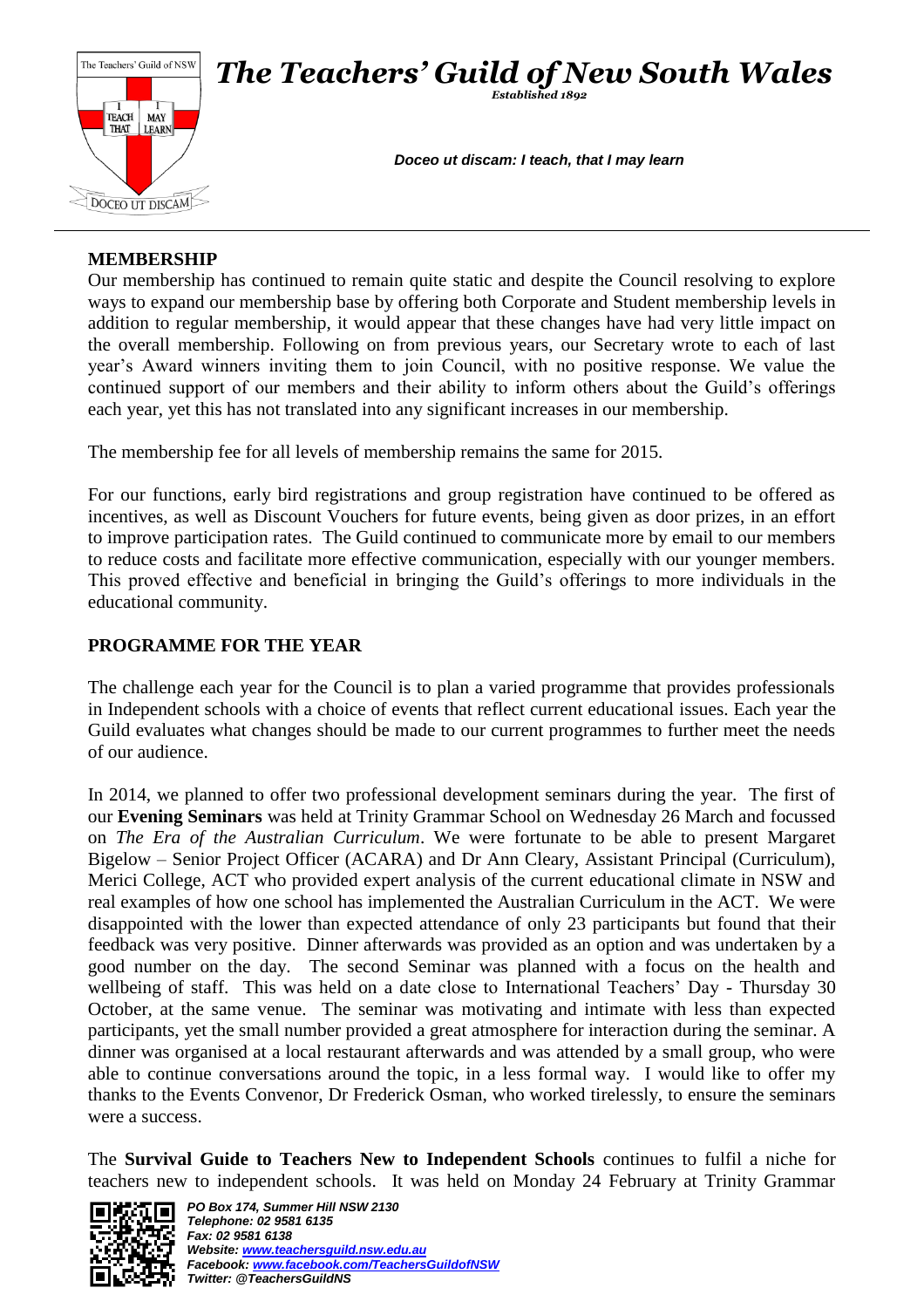

School. While many schools and other professional organisations offer related programs, the Guild's sessions have a specific focus on teachers who have recently accepted positions in independent schools and have little experience of the demands this may entail. With a smaller than usual attendance, nevertheless the event was still successful. We are grateful that we have been able to call upon presenters within our membership who can offer their expertise to those new to independent schools.

On Thursday 6 March, the Guild held its inaugural **Guild Educators Network** event at Boston University Building. The aim of this event was to introduce student teachers in their finals year of study and all other teachers, to the opportunities of being a member of the Guild. The second outreach event, **Guild in the Pub**, was held on Thursday 29 May at the Orient Hotel in The Rocks. Kathryn Taylor, from Turning Point Consulting, led a thought provoking discussion on Positive Career Planning through Making Connections by introducing a number of network opportunities for educators. A small number of attendees came to the event with very positive feedback received afterwards. Unfortunately, the third outreached event, **Guild Retro Bowling Night**, was cancelled due to lack of numbers.

**FATE (Fresh Approach to Education)** was the next event which was held on Thursday 26 June. This was held at Trinity Grammar School and this forum focussed on how innovation can be encouraged, creative solutions enabled and new arenas embraced in Mathematics, Business Studies and Economics education. Brooke Prideaux and Peter Osland from BOSTES, George Anderberg, a Mathematics Consultant and Ian Moore, Trinity Grammar School Head of Department and author, all presented stimulating and thought provoking discussion amongst the delegates, using their years of experience and diverse backgrounds as a basis. We were also pleased to welcome SMART Teachers as a major sponsor of the forum and thank them for their ongoing support of the Guild. Dr Osman had been able to register this event as professional hours with the NSW Institute of Teachers, which added value to the event for all participants.

On Monday 21 July, the Guild presented the Annual Poster Presentation Lecture Evening (APPLE) at Trinity Grammar School. The format provided presenters a chance to highlight their work to colleagues in the audience, allowed reflection about this research and provided the means for all who attended to liaise and confer about the work being presented. The Guild wishes to acknowledge the judging panel chaired by Dr Ian Solomonides (Macquarie University) and ably assisted by Dr Allan Rice, Mrs Noelene Callaghan (Rooty Hill High School, Winner, 2012) and Dr Stuart Braga (Retired) who willingly gave of their time and expertise to assess the presentations on the evening. The evening was highly successful with five different research presentations being submitted for consideration. The Guild was privileged to have sponsorship from the Coop Bookshop and SMART Teachers once again, who offered a Research Award of \$500 each. We owe a debt to Dr Osman for his organisation and time in developing this event and providing an excellent opportunity for new research to be demonstrated to peers for review and recognition. Dr Osman received very positive and helpful feedback subsequent to the event.

The **Annual Guild Awards Dinner** was held on Saturday 6 September and was hosted by Trinity Grammar School once again. In 2014, the Awards evening honoured Mrs Helen Hughes.

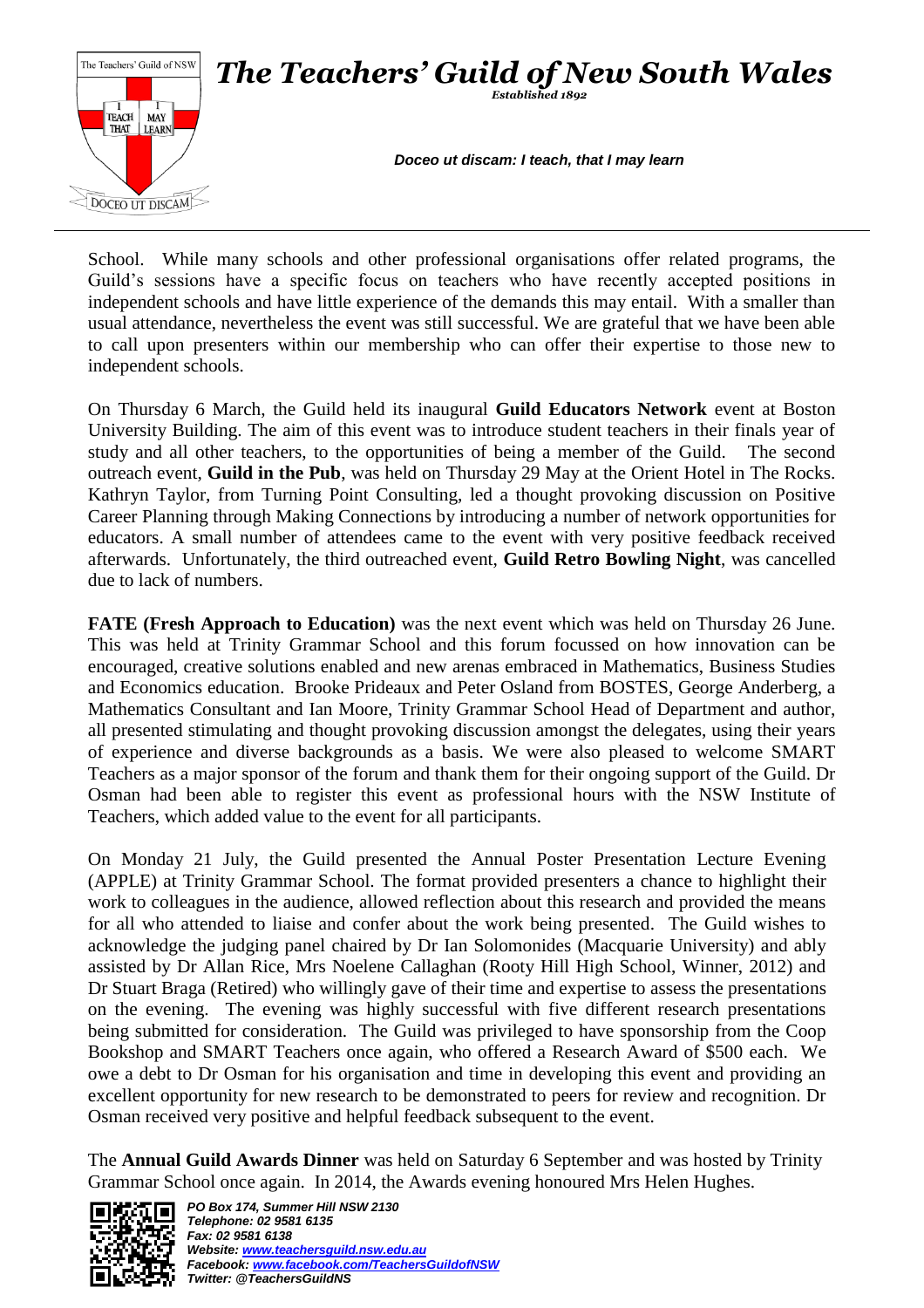

Helen Hughes FTGN has devoted her life to Education as a teacher of Languages, Executive staff member and Principal in a number of NSW and Victorian schools. She is an exemplar of the committed professionals who are the strength and soul of the teaching profession. Taking a Bachelor's degree in French and German language at the University of Sydney in 1970, Mrs Hughes completed a Diploma of Education in 1971 at the University of Melbourne and taught for eight years in suburban Melbourne. A move to Sydney in 1980 saw her take on leadership roles at Meriden School, as Co-ordinator of Modern Languages, as House Mistress and eventually as Assistant to the Principal. From 1991 until 2000, Mrs Hughes was Deputy Principal at Pymble Ladies' College, one of Sydney's largest schools. In 2001, she returned to Melbourne to take up the reins as Principal of Strathcona Baptist Girls' Grammar School, a position she has held with distinction now for over thirteen years. Mrs Hughes has overseen and managed the development of the school as one of Melbourne's leading Independent girls' schools. She has retired from this position at the end of 2014. In 1993, following its Centenary year, the Teachers' Guild of New South Wales faced major challenges around membership and focus. A motion at the Annual General Meeting to wind the Guild up was defeated, and Mrs Hughes was elected President, a position she held for two years. Her vision, hard work and enthusiasm saw the Guild turned around, find a new direction, and lay the foundations for its current position as a small but highly active professional organisation. The Annual Awards were Mrs Hughes' initiative. In honour of this service, the Council named her a Life Member in 2000. Mrs Hughes has also actively contributed to a number of other professional associations, for the benefit of the profession of which she is an honoured member. The Guild is pleased to honour Mrs Helen Hughes FTGN.

Prior to the Awards evening, a number of applications for each of the awards presented, had been thoroughly screened and interviews had been undertaken to determine the awardees. I wish to express my sincere thanks on behalf of the Teachers' Guild to all the people who generously gave of their time to ensure these processes were undertaken. The Junior Division winner was *Sophie Poisel* from MLC School and the Senior Division winner was *Katrina Harte* from Our Lady of Mercy College, Burraneer. The Guild takes pride in its ability to acknowledge the skills these early teachers have developed and wish them every success in the future.

The Guild must also acknowledge Mr Milton Cujes, Headmaster of Trinity Grammar School, for his ongoing generosity and willingness to provide Trinity Grammar School for many of the Guild's programmes during the year. This is greatly appreciated.

The Teachers' Guild was supported once again, by the University of Sydney's Master of Teaching programme in selecting a suitable candidate to award a scholarship in recognition of the high level of teacher training the University of Sydney provides. Interviews were conducted at Sydney University and the successful candidate was *Gillian Brooks*. It was with great pleasure that both Mr Harper and I attended the Scholarship & Prize Ceremony at Sydney University when Gillian was presented with this Award on Tuesday 30 July.

The Research Award was presented to *John Kennedy* of St Andrew's Cathedral School, whose research was entitled, "The Implications of the Continued Decline of Science and Mathematics in Australian High Schools". The winner of the Smart Teacher Award and prize of \$500, and a Co-op

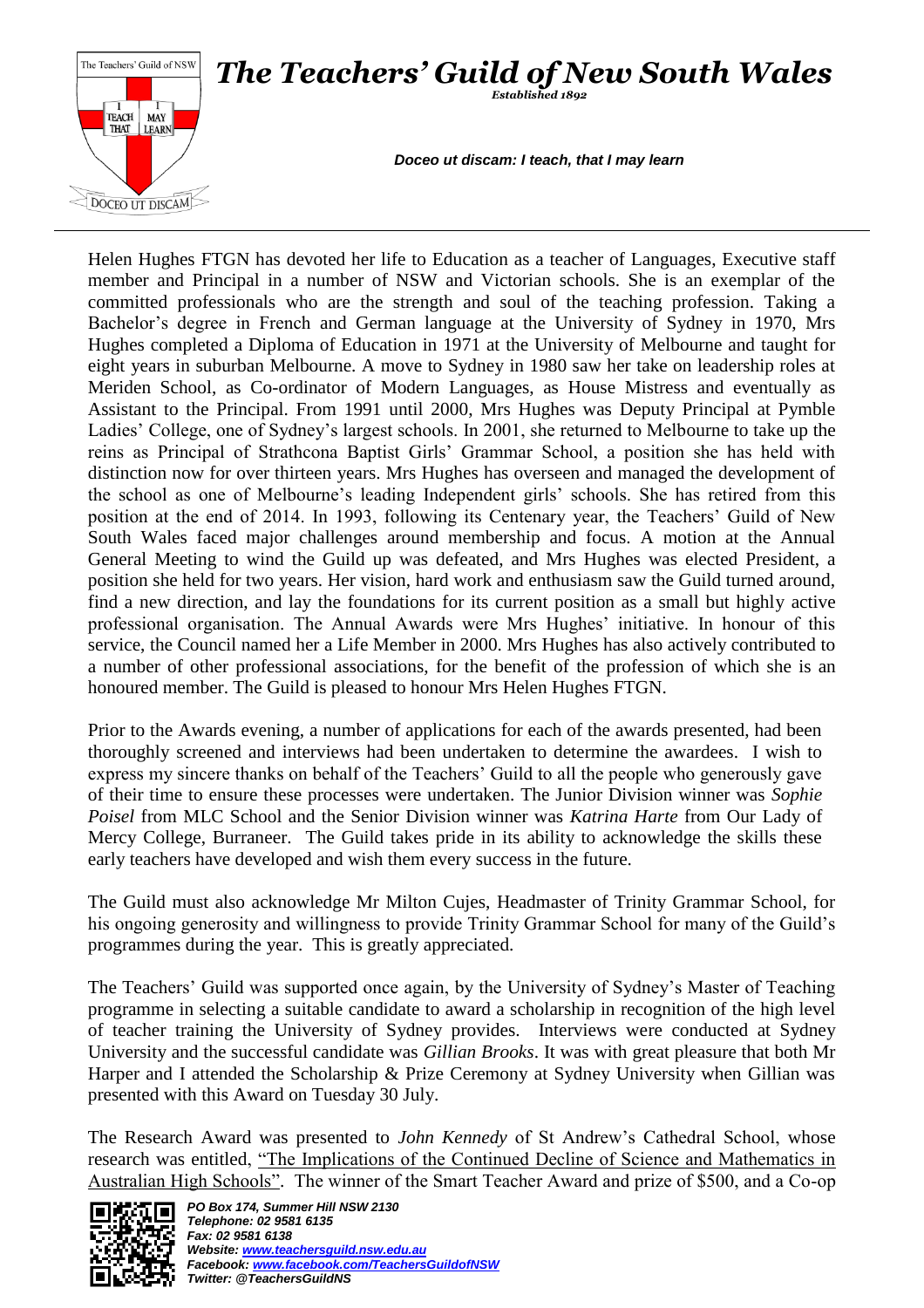

book voucher for \$150 was Lee Liao, whose presentation and poster were entitled, "Persons of Eloquence: Developing Students' Argumentation Skills in Science". Highly commended and the winner of Co-op book vouchers to the value of \$350 was Thérèse Turner-Jones for, "The Power of Teacher Leadership – reflections on a study tour".

The Guild resolved to continue to explore visits to educational venues that could be of interest to educationalists. I am indebted to Dr Fred Osman for his tireless efforts in negotiating an afterhours **visit to the Sydney Observatory** which took place on Thursday 27 November. This event was highly successful with over 20 participants, many of whom also chose to share dinner together afterward. Unfortunately, the cloudy weather hampered the use of telescopes on the evening, but participants were able to actively engage in many other activities that the Observatory offers for groups who visit. The Guild will plan to continue these after-hours visits to educational facilities in 2015.

As the year drew to a close, the final function was our annual **Christmas Celebration,** held on Sunday 7 December at the generously donated, Boston University Building. All Councillors were invited to celebrate another successful year with good food and excellent company.

# *PROCEEDINGS OF THE TEACHERS' GUILD OF NSW*

I would like to thank Mrs Leanne Claringbold for her tireless efforts, in consultation with Dr Osman, in bringing The *Proceedings* together for publication. It is anticipated that The *Proceedings* will be ready for distribution before the first event in 2015.

# **GUILD ARCHIVE**

I wish acknowledge and thank Mr Rick Stevens and Mrs Leanne Claringbold who have continued to collate and update information to bring the Guild Archive up to date.

# **WEBSITE REVIEW**

Mrs Noelene Callaghan has continued to work tirelessly to steadily review and update our website throughout the year, seeking advice from other Councillors. The new look and easier access to sections is now available for our members and other interested educationalists. I wish to personally thank Mrs Callaghan for this work and the expertise that she has shown in redeveloping our website and for her continued support of this vital level of communication for the Guild.

The Guild's presence on social media sites – LinkedIn, Twitter and Facebook has had a steady increase throughout the year and these methods of communication remain vital for our members to keep in touch with our events, as well as providing a network by which educational comment can be made on current issues.

## **NEW VENTURES**

**Guild Educators Network** had its first meeting at Boston University Building on Thursday 6 March, followed by the Guild in the Pub event on Thursday 29 May. The aim of this network was to introduce student teachers in their finals year of study and all other teachers, to the opportunities